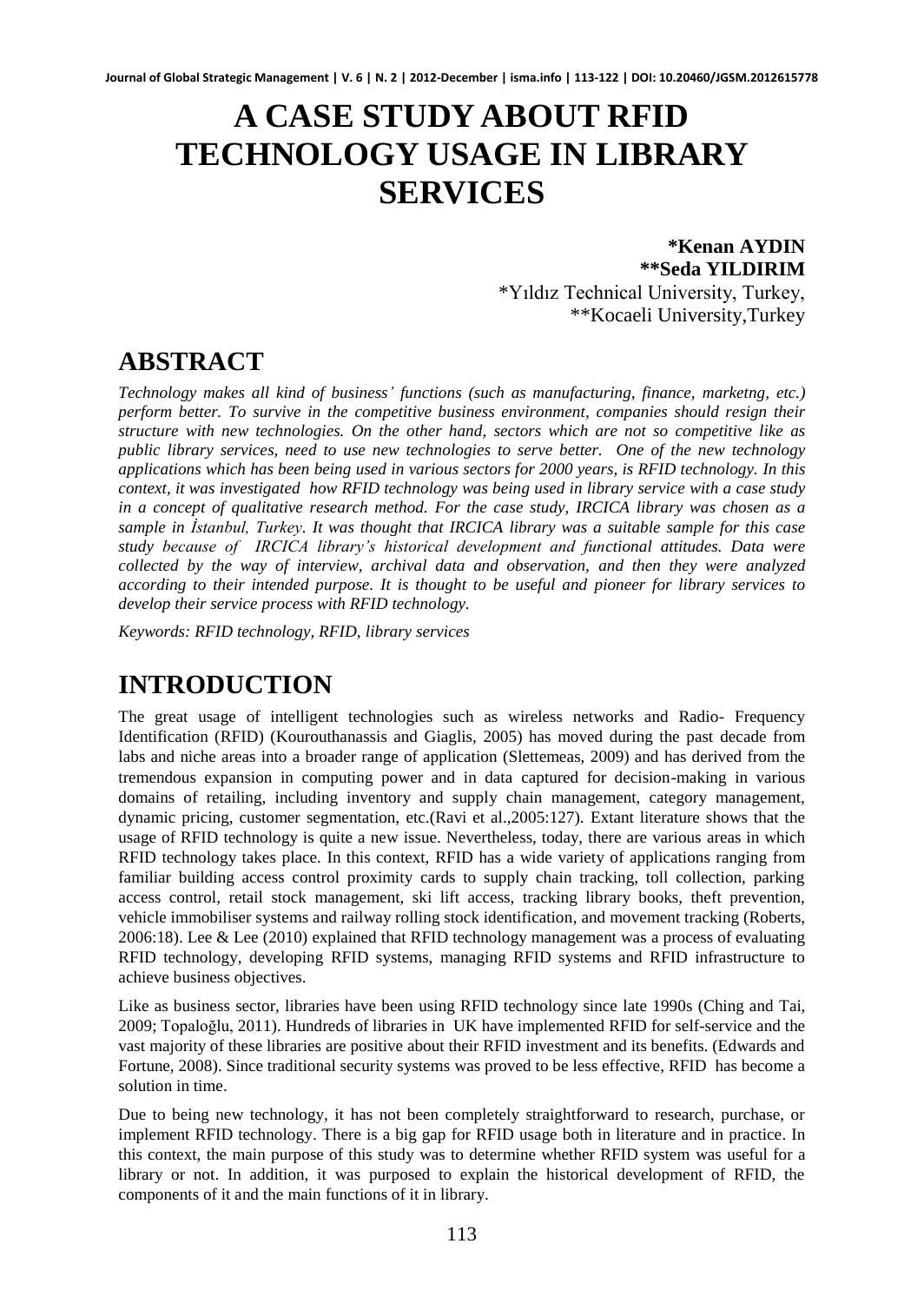### The Development of RFID Technology Usage in Libraries

Today, technological developments have changed the working types of businesses. Radio Frequency Identification (RFID) technology is one of the emerging technologies that is being used by organizations such as manufacturers, retailers, logistics providers, hospitals, and libraries (Lee and Lee, 2009:313). Radio-Frequency Identification (RFID) technology can be defined as a wireless sensor technology which is based on the detection of electromagnetic signal (Domdouzis et. al., 2007:350).

RFID was first invented in 1948 and has subsequently undergone several developmental stages [4]. In the 1950s, the explorations of RFID technology were confined to laboratory experiments while the development of theory and field trials with RFID took place in the 1960s. The next decade saw an explosion in the development and testing of RFID technology(Hossain and Prybutok,2008:316). According to Hossain and Prybutok (2008) the commercial applications of RFID started in 1980s. RFID technology was used to tag livestock in order to track and monitor the weillbeing of animals in 1980s. When General Motors began to use RFID tags in car frames, the first commercial application of RFID came through. In the 1990s, RFID technology entered into supply chain to manage production and distribution systems (Slettemeas, 2009:221). According to Ngai et. al (2008), American originated companies such as Wal-Mart, and European companies such as Metro and Tesco have caused other companies to take a great attention for what RFID could do for them and they started to think whether they should give further consideration for adaptation(Ngai et.al.,2006:510).

Currently, RFID technologies are used to identify, capture, and transmit information from tagged objects to enterprise systems (Bhattacharya et. al.,2010:80). With these functions, RFID technology became popular for finding, counting and detecting items in retail sector and others. Thanks to some implementations also it was seen that RFID technology could be used in library circulation operations and theft detection in a security system (Boss,2004). Roh et. al.(2009) studied about RFID adaption in some organization and they explained RFID usage in libraries with a case study. They found out that more than 300 libraries in the United States had implemented RFID technology by 2003. This showed that these libraries had some benefits from RFID technology. According to the reports of the implementation, it was seen that the libraries which used RFID technology made their tracking, identifying and controling system more efficient(Roh et.al.,2009).

RFID can provide many benefits for libraries, therefore it becomes an inevitable technology in libraries, both for financial and human-related reasons(Schneider,2003:1). RFID system works similar with barcode system. Many libraries have already installed barcode systems where a barcode has been placed in each book and the LMS (Library Management System) uniquely identifies the book by reading the barcode, using a barcode scanner(Edwards and Fortune,2008:6). In other words, barcodes simplify the identification of items for library circulation and archives(Vasishta,2009:301). RFID system employs a specific reader use radio frequency to transmit information to multiple readings from or to the tag(Yu,2007:57).

## The Components of RFID Technology in Libraries

In general, RFID system has three basic components including a tag (transponder), a reader (transceiver), and a database (Slettemeas, 2009;Shoewu, O. and Badejo, O.,2006; Loebbecke, 2005). For libraries, RFID software programme should also be included as a component(Shahid,2005;Varma and Ahmed,2006;Sumi and Kumar,20007;Ching and Tai,2009). Radio frequency identification (RFID) is a small tag which contains an integrated chip and an antenna to send radio waves transmitted from the RFID reader in order to process, and then store information. The tag which is the key component of RFID(Loebbecke,2005) contains unique information ID of the item to which it is attached; the reader emits and receives radio waves to read the information stored in the tag, and the data-processing equipment processes all the collected data (Wu et. al., 2006:1317). However, it is very common to see transponders and tag antennas packaged as smartlabels (sealed RFID tags) consisting of an integrated circuit (IC) attached to an antenna in the shape of a coil of wires as in Figure 1.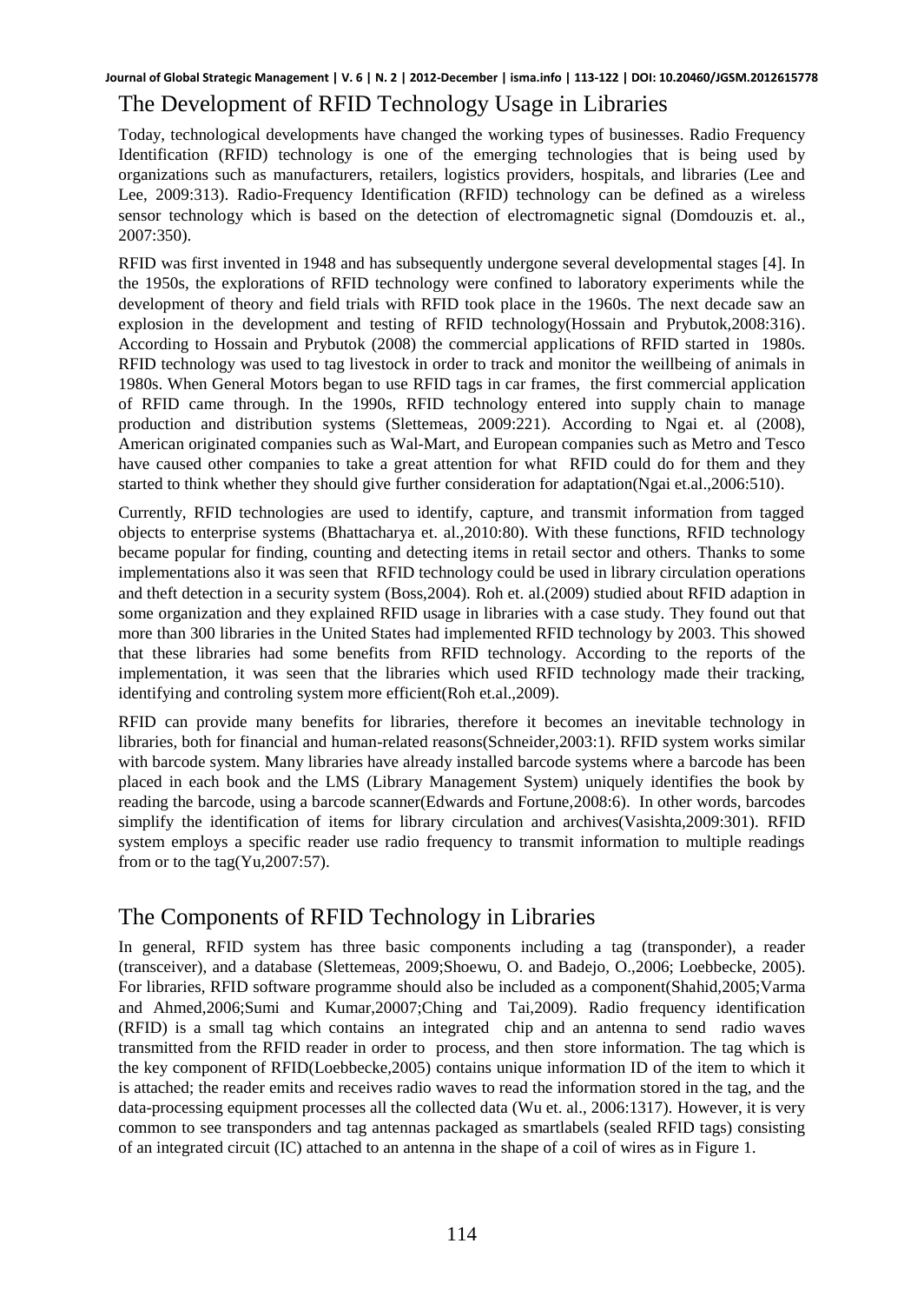

### **Figure 1. RFID Reader and Tag Communication Flow Diagram**

### **Source: Aydın et.al.(2012), p.163**

RFID tag typically comprises a micro-chip and an antenna. The whole device (including the chip) is packaged with a paper-thin adhesive label which may be in a variety of shapes and sizes appropriate to the labelling of books, videos, DVDs and CDs etc. This can be applied to library resources in various ways to improve both stock management and security(Edwards and Fortune,2008:2). After sticking RFID label into the book, it's vital bibliographical data including unique accession number is registered in the chip of the label. This function allows writing such information on chip either from the library database or by scanning existing barcode labels and helps to identify each book (Vasishta,2009:302).

The reader sends out electromagnetic waves form a magnetic field when they join with the antenna on the RFID tag. The tag draws power from the magnetic field and uses it to power the microchip's circuits. Then the chip modulates the waves that the tag sends back to the reader and the reader converts the new waves into digital data. Data is stored in the tag chip in the form of an electronic product code (EPC)(Bottani and Rizzi,2008:548). It was showed how RFID system was working in usual in Figure 1. Same system works in libraries like other sectors or areas.

# The Frequency and Performance Situation of RFID Technology in Libraries

Frequency allocations are managed through legislation and regulation by individual governments. Internationally, there are differences in frequencies allocated for RFID applications although there is standardization through ISO (International Organization for Standardization) and similar organisations which are assisting in compatibility. For example, the Europe uses 868 MHz for UHF and the US uses 915 MHz. Currently, very few frequencies are consistently available for RFID applications, on a global basic(Roberts, 2006: 20). The frequency of transmitting information is a key factor in determining performance levels and applications for the system. Almostly, all RFID systems operate on one of four frequency bands: low frequency (LF), high frequency (HF), ultra high frequency (UHF), and microwave (MF) (Tajima, 2007: 262).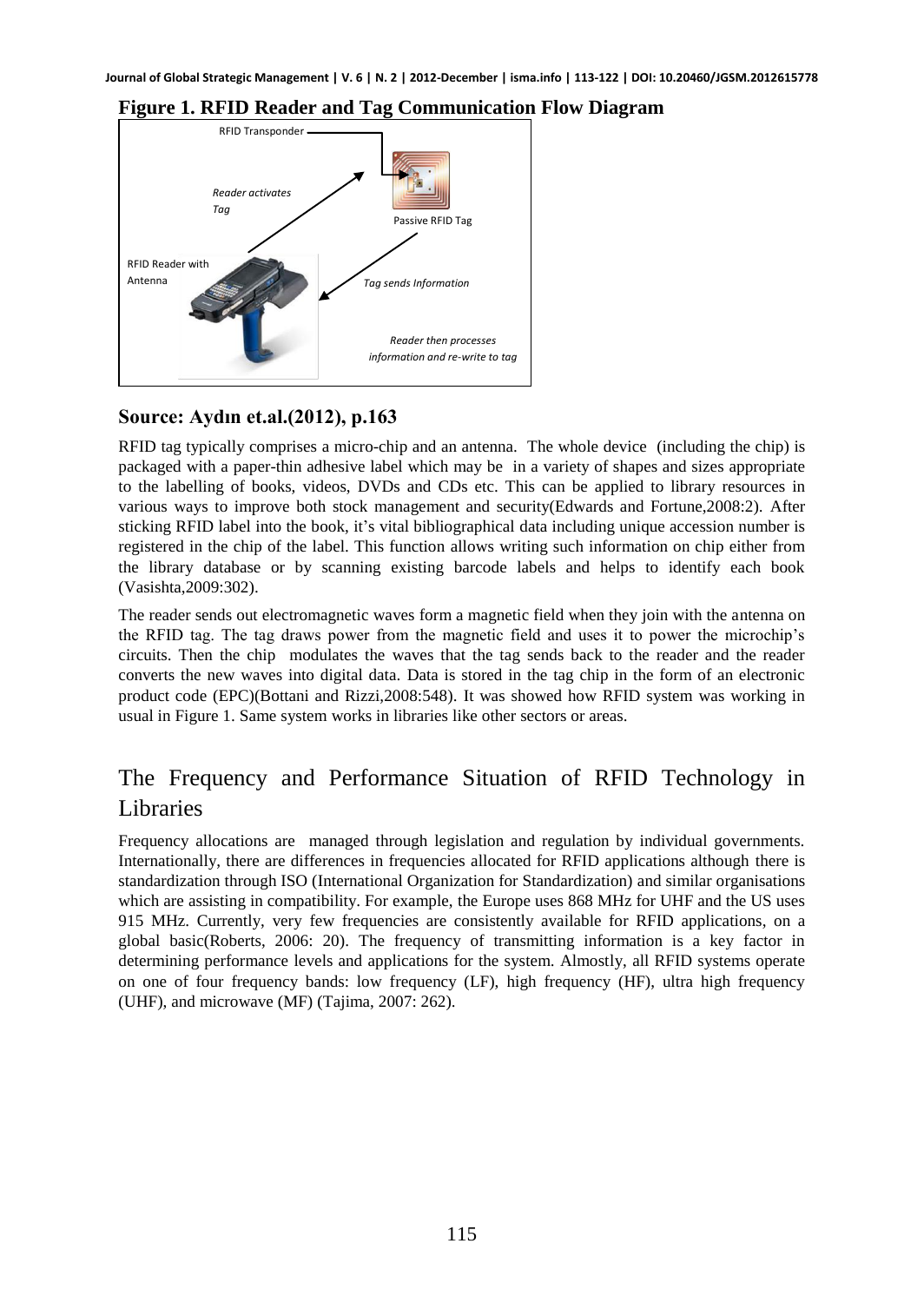|                        | Low frequency (LF) | <b>High frequency (HF)</b> | Ultra high<br>frequency<br>(UHF) | <b>Microwave frequency</b><br>(MF) |
|------------------------|--------------------|----------------------------|----------------------------------|------------------------------------|
| <b>Frequency range</b> | 125-134 Kz         | 13.56Mz                    | 860-930MHz                       | $2.45$ GHz                         |
| Tag type               | Passive            | Mainly passive             | Active and                       | Active and passive                 |
|                        |                    |                            | passive                          |                                    |
| Read                   | $< 0.5 \text{ m}$  | 1.0 <sub>m</sub>           | 3.0 <sub>m</sub>                 | 10 <sub>m</sub>                    |
| range(passive)         |                    |                            |                                  |                                    |
| Tag size               | Larger             | Larger                     | Smaller                          | Smaller                            |
| Data transfer rate     | Slow               | Medium                     | Fast                             | Fastest                            |
| Ability to read        | <b>Best</b>        | <b>Better</b>              | Worse                            | Worst                              |
| near metal or wet      |                    |                            |                                  |                                    |
| surface                |                    |                            |                                  |                                    |
| Tag cost               | High               | Lower than LF tags         | Lowest                           | High                               |
| <b>Typical</b>         | Livetock tracking, | Lower than LF tags         | Supply chain                     | Electronic toll collection.        |
| application            | cardkey tracking,  | Airline baggage            | tracking.                        | Railroad monitoring                |
|                        | Exxon Mobil        | handling, library book     | warehouse                        |                                    |
|                        | Speedpass          | tracking, electronic       | management                       |                                    |
|                        |                    | article surveillance       |                                  |                                    |

**Table 1: Operating Frequencies and Performance Characteristics** 

### **Source: Tajima, Strategic value of RFID in supply chain management Journal of Purchasing&Suppy Management 13(2007),261-263**

The most widely used RFID frequencies in today's applications are High Frequency (HF) and Ultra High Frequency (UHF). HF RFID systems operate at 13.56 MHz and UHF RFID systems operate within the range from 860 to 960 MHz.(Ching and Tai,2009:348).

### Research Method

This study used a qualitative research method to determine the benefits of using RFID technology in library services. With a case study, it was purposed to explain RFID technology usage in library services. It is believed that case studies are useful in the study of social sciences but they can not be considered as a suitable basis for generalization(Stake,1978:5). Case studies are in-depth investigations of a single person, group, event or community. Typically data are gathered from a variety of sources and by using several different methods (e.g. observations & interviews). (Mcleod,2008). In this context, the case study method was preferred to determine the ways and benefits of using RFID in libraries. Interviews, archival data and observation technics were used to collect data for this study.

IRCICA library was chosen for the research in Istanbul, Turkey by purposive sampling method. The library was established at the Research Centre for Islamic History, Art and Culture (IRCICA) in 1980 with the aim of fulfilling the aims and functions of IRCICA. It is a reference library specialized in Islamic culture and civilization. It is one of the renowned special libraries in its field in the world. The selected and impressive collection of the library that consists of approximately 300.000 headings in 138 languages is placed on shelves of 3000 meters in length. The collection includes the followings: 60.000 books and rare works, 1460 titles of periodicals, 186 manuscripts, 1000 maps, 4000 offprints, 4000 grey literature, 300 microfilms and microfiches, photograph archives consisting of 70.000 historical photographs, OMETAR Archives comprising 150.000 items, IRCICA Activities Archives comprising 2580 documents, and Bammate Archives including 2150 documents. (http://library. ircica.org/default.aspx?@=AboutTheLibrary)

IRCICA library is the one among libraries which is using RFID technology in an active way. IRCICA library has been using new technologies since it was established. In 1983, IRCICA library was the first that had ever used library automation system (ILIS;IRCICA Library Informations System) (Topaloğlu,2011). According to the historical situations and functions of IRCICA library, it was thought that IRCICA was a right sample for this case study.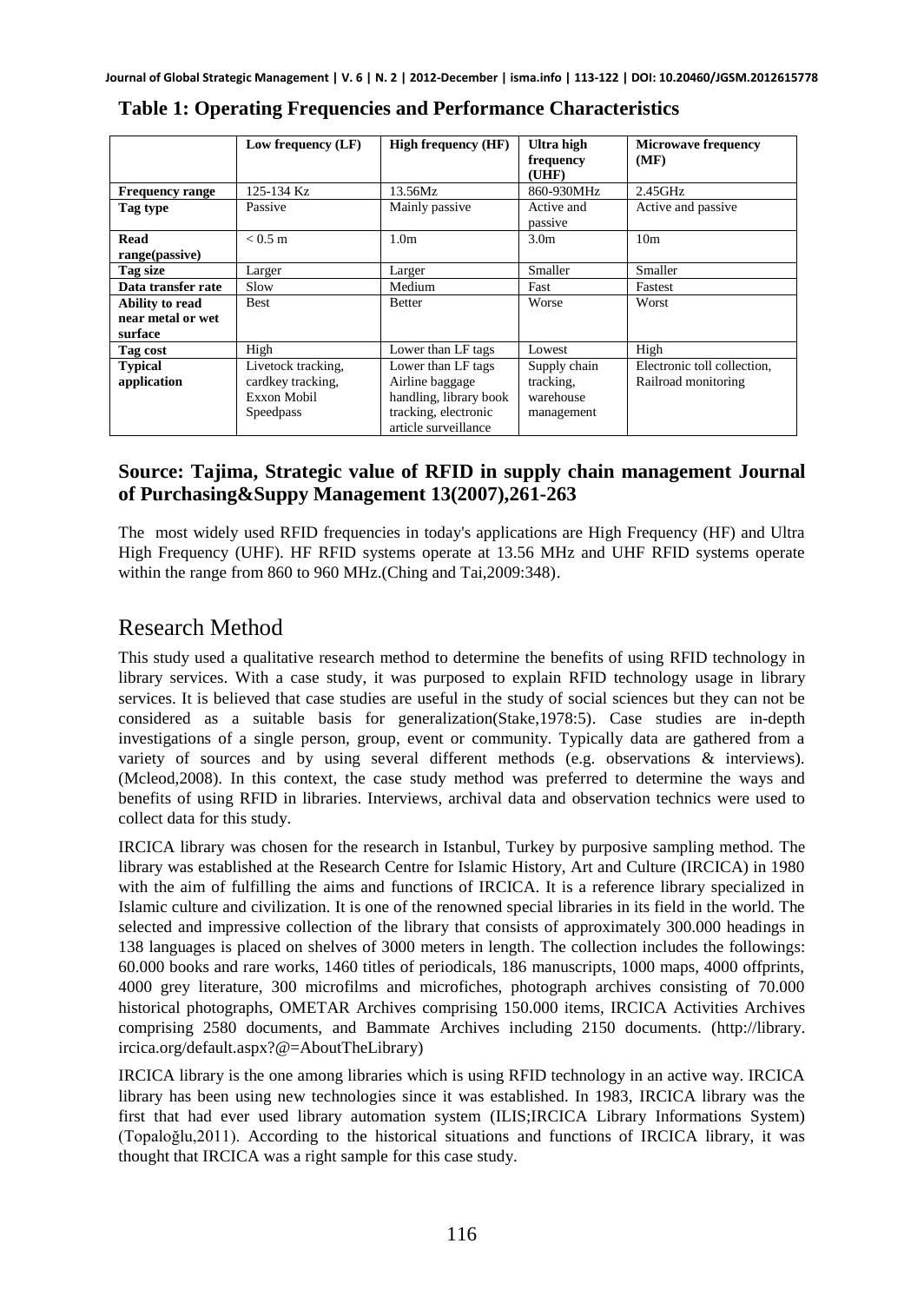Collected data included the results of both interview and observation. For interview, open-ended questions were prepared in a survey form. The questions included some special criteria to understand the ways and benefits of using RFID both for readers and library management. These criteria also set up according to the archival data. The basic questions were about:

- 1. The usage of RFID technology
- 2. The cost of RFID technology
- 3. Security with RFID technology
- 4. Counting performance with RFID technology
- 5. Finding books etc. in the library with RFID technology
- 6. Database system with RFID technology
- 7. Wrong-positioned book situation with RFID technology
- 8. Reaching the sources in the library with RFID technology
- 9. Library services as copyright and lending out books with RFID tchnology

With the questions based on above issues, researchers observed the library with a library worker to understand and see the RFID system at the library while it was working.

In September 2012, there had been an interview with the manager (A. Topaloğlu) and an observation in IRCICA library. Almost in 5 hours, the interview and the observation were finished. The collected data were allocated and analyzed according to the titles that were prepared as criteria.

- **The usage of RFID technology:** In general, UHF and HF RFID are used in library services(Ching and Tai,2009; Tajima,2007,Topaloğlu,2011). For instance, IRCICA library has been using UHF RFID system since 2008. A. Topaloğlu (the manager) explained how RFID system was working in IRCICA library with RFID's basic components and software programme. The software programme of BLISS made tag codes through MARC informations in IRCICA. UHF RFID tagging software programme was using bibliographical information to write codes on tags with RFID writer. Libraries have some standard categorization system and LC (Library of Congress) is the most common classification method. Books have specific ids which includes shelf id, category number, shelf number author number, title and publication date. It was seen that with RFID technology, the information about shelf ID, classification number, author's name, author's book first capital and publication date could be written on the book tag. After tags were coded, they were positioned in a book and the book was positioned on a shelf. The books that have tags on the shelves, could be seen on the library category system online.
- **The cost of RFID technology:** Although RFID is available as a technology for a long time, it is thought to be an expensive investment. On the other hand, the businesses which had set up RFID technology, got benefits and savings from some costs(Levy and Weitz,2003;Loebbecke, 2004; Lee and Lee, 2009; Aydın et. al.2012). UHF RFID system doesn't require to have so much money to be set up in libraries according to the manager (A. Topaloğlu). According to him, one library could set up UHF RFID system with approximately \$20.000-30.000. After this cost, the system did not require any high cost equipment of other things to keep going. Only tag cost could be existed and the cost of tags was about 0.22 cent which is a negligible amount for businesses. In addition, RFID technology has helped librarians reduce time loss occured by scanning barcodes while charging and discharging items (Varma and Ahmed, 2006:741). With this advantage, RFID technology has an ability to reduce labour-cost in libraries. When RFID system works in the library, the management doesn't need to have so many personnel in the library. For example, in IRCICA library, there has been only one personnel in the library to help readers and do other works after RFID system began. This case showed that libraries could have UHF RFID technology with a conceivable cost.
- **Security with RFID technology:** The most useful advantages of the RFID technology is thought to be used as a security performance (Coyle,2005). Boss (2004) explained the benefits of RFID technology usage in library and said that this system combined the tracking system with security system. In IRCICA library, the security system was the most developed system in the library. The old security door was just a symbolic door but now the new security door has a real security tool. With UHF RFID system, the readers were positioned in a library door to take signal form tags. The new door could control 4-5 meter area of the outside door easily. In addition, the new door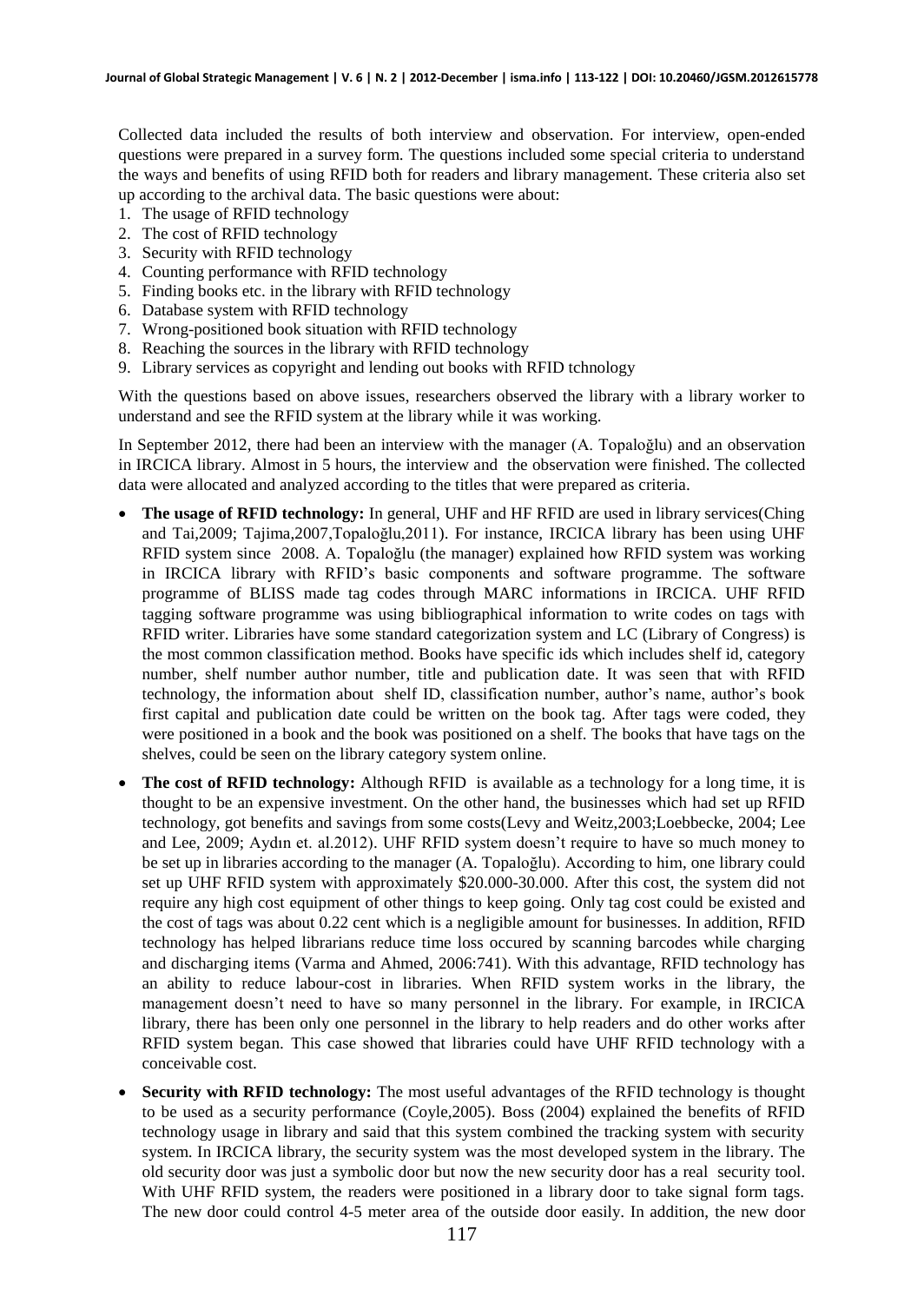could provide reporting the formal and informal information about book's movement during the controlling process. Although RFID could be used in library as an anti-theft system, this didn't mean that it was a highly secure technology (Coyle,2005). As Coyle(2005) explained, in this case, it was seen that RFID tags could be shielded by a thick layer of aluminum foil etc. so they would not be detected by the security system.

- **Counting performance with RFID technology:** The use of RFID definitely reduces the amount of time required for counting. The most significant time saving fact is that the information can be read from RFID tags much faster than from barcodes and several items in a stack can be read at the same time(Sumi and Kumar,2007:460). In IRCICA library, counting was performed by UHF RFID technology faster and easlier than before. According to the manager, counting could be done with a portable handheld reader with only one person in 4-5 hours a day. The portable handheld reader could be moved along the items on the shelves without touching them. The data went to a storage unit, which could be downloaded at a server later on, or it could go to a unit, which would transmit it to the server using wireless technology (Varma and Ahmed,2006; Topaloğlu,2011). During the counting process, readers could use books or library at the same time. In the past, IRCICA library was closed when there was a counting operation and this operation couldn't be finished before one or two days.
- **Finding books etc. in the library with RFID technology:** In libraries, RFID system scans books on the shelves without tipping them out or removing them. The portable handheld reader can be moved rapidly across a shelf of books to read all of the unique identification information (Sumi and Kumar,2007:461). With this advantage, finding book or another source which is tagged in RFID system, is easier than before. In IRCICA library, the management is so pleased to use UHF RFID technology beacuse of finding books easily. The manager explained and showed how UHF RFID system worked in finding books in IRCICA. He told that readers could find what they want with a portable handheld reader with the software programme. At first, the book which was searched, was introduced to the portable handheld reader. Then the portable handheld reader scanned the shelves from 20cm-30cm distance. While the shelf was scanning, the portable handheld reader gave some sound as an alarm. Lastly, the most soundly alarm came when the handheld reader found the right book.
- **Database system with RFID technology:** In libraries, RFID system needs a software programme to make a great database for libraries. In IRCICA library, the management could make reader's profile, could follow the book's movement, could see the reader's situation that the library could make reports with the statistical data. According to the manager, RFID's software system has had lots of benefits for library. He said that IRCICA library made reports about reader's profile regularly and design library inside to serve better. With this, IRCICA library has been managing their collection better since it began to use UHF RFID system. Every information about library services could be seen at the database in IRCICA library. Add to this, IRCICA library has had better controlling system.
- **Wrong-positioned book situation with RFID technology:** Libraries generally encounter the wrong-positioned book problem and readers complain about this situation. Wrong-positioned books reduce the efficiency of library and readers can't reach the sources when they are not available at the right time at the right place. At this point, UHF RFID system provides benefit with finding sources for the readers. People use the portable handheld reader and find the place of a book easily. As it was told before, the portable handheld reader give an alarm when it finds the right book. In a few minutes, readers or library staffs can find the book. It can be said that UHF RFID system find wrong-positioned books quickly and the management can organize sources better in a short time.
- **Reaching the sources in the library with RFID technology:** The readers who use IRCICA library, sometimes leave the books on the table and then forget which book they had before. In the past, in IRCICA library, nobody could find the book that the reader took and used before. After UHF RFID system, the management have been successful in finding books even they were positioned in a wrong shelf. If readers reach and use the sources which they need, it means that the library works efficiently. IRCICA library has been working much more efficiently. The readers are so pleased to find what they want quickly in IRCICA library. According to the manager, UHF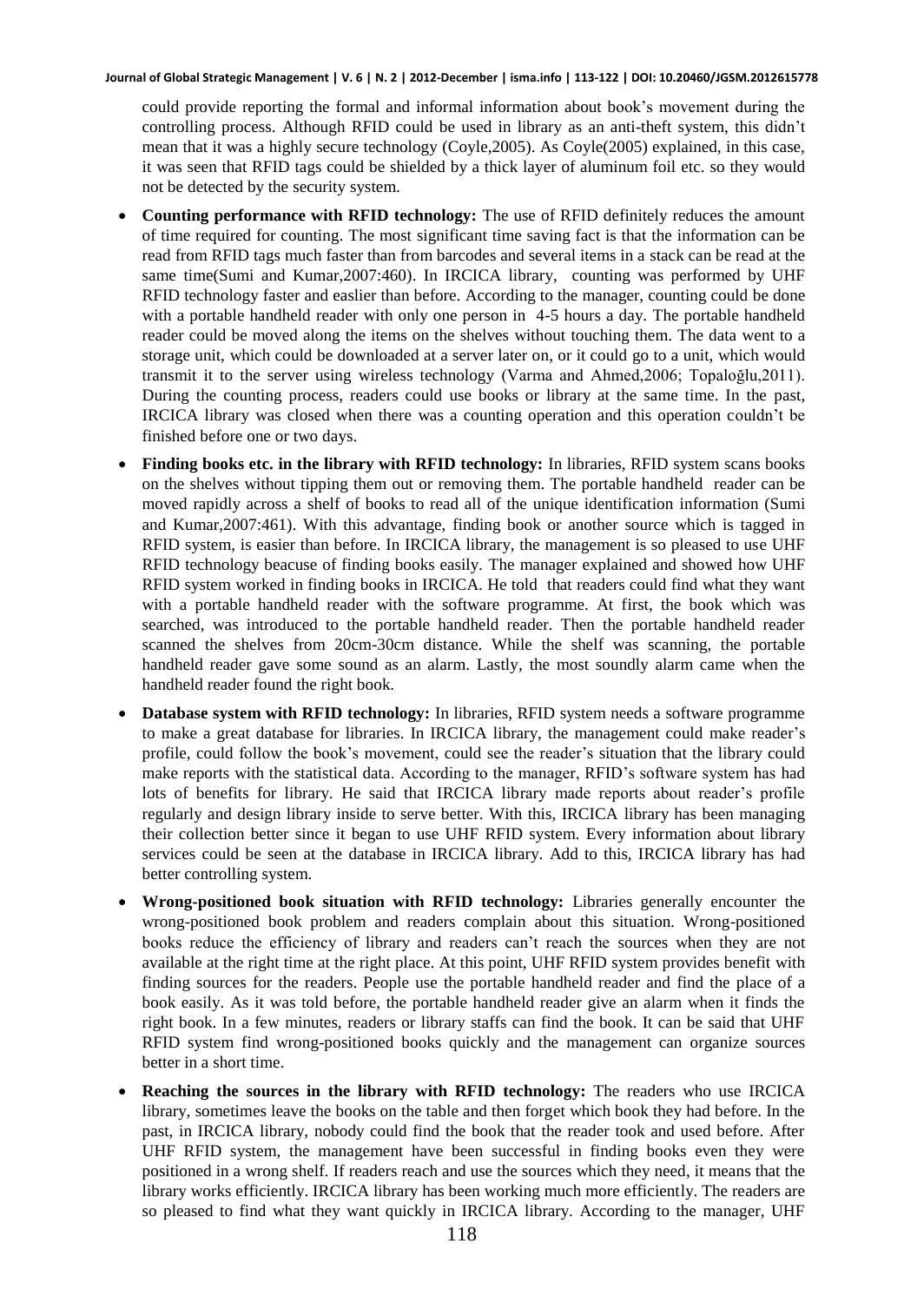RFID system has provided quick and reliable service in library. IRCICA library gave card to the reader and then the library could recognize the reader whenever he/she came to the library. IRCICA library could send e-mails or messages to the readers and the readers can learn their library information easily.

 **Library services as copyright and lending out books with RFID technology:** The readers of IRCICA library, usually want to take a copright from books. The copyright machine changed and began to work related with RFID software programme in IRCICA library. So now, the readers can get copyrights easilier and they can take the same copies whenever they come to the library. The new system records the copyright informations that the readers don't need to take the sources for a new copy, he/she can get the same one from the database. It is one of great advantages of UHF RFID system in library. In addition, every reader can see the copyright information from the web system in library. If there is a copy from the wanted sources, the readers don't need to find the real book, he/she can use the copy easily. The database of copyright has lots of information like shelf ID, classification number, author's name, pages of sources, users of these sources etc.

# **CONCLUSION**

This study was designed to explain how RFID technology could be used in libraries and what were the benefits of using this technology. For this purpose, it was investigated with a case study in Istanbul, Turkey. Since being a case study in a quantitative method, this study provided information such as an exploratory research. Having included only one library (IRCICA library) as a sample was one of the limitations of this study.

It was given some titles about this case study to explain how RFID system was working in libraries. Since 2004, the libraries have been using RFID system to operate their service process in a more efficient way. On the other hand, this technology hasn't been widespread in general. One of the most deterrent subject about RFID technolgy is being too expensive. In fact, some areas such as retail warehouse and retail stores, the establishment cost of RFID system is still too high. In addition to this disadvantage, when the items (products) are purchased, the tags of them will be gone and the cost of tags will be always variable cost for businesses. But in library service sector, the establishment cost of RFID system is comprehensible enough to change traditional library system into more technological one. For example, in IRCICA library (case study sample), the cost of RFID system was about \$20.000-30.000 and then the cost of each tag was about 0.22 cent at total. The items of library always stayed in the library and so the cost of tags would not be variable cost for library. At this point some public sectors such as library, may have a great advantage in tag cost in general.

Security system in library changed into more efficient system in IRCICA library after the RFID technology was set up. According to the interview and observation, it was seen that the security door became a real guard tool for library. With an alarm factor, the thefts or other bad situations could be caught immediately and every situation could be recorded at the same time. The items which were taken without any permission by library, could be observed and followed with tag reader in a library area. The security function of RFID in libraries which is so useful as it was said in literature (Boss,2004;Schneider,2003;Coyle,2005) was also seen in this case study. On the other hand, the security system has some troubles to be perfect in practice. When someone used foil paper to get one kind of source in library, the system couldn't work efficiently. The readers couldn't see the frequencies when the tags were in some kind of foil paper.

In this case, it was also found out that RFID system provided both time and staff savings for libraries in operation. For example, there was an only one staff in IRCICA library and this staff could do everything easily. With the usage of portable handheld reader, IRCICA library could finish all kind of operations such as counting inventory, scanning books, finding books etc. in a short time. It was seen that data base system of RFID technology could provide copyright informations, the information of the reader's profile to the library management. When one reader took a copy of one book, later, another one could take the same copy form the library management without any effort to look this book in the shelves. In IRCICA library, readers could easily find their book with a portable handheld reader wherever they were in the library. After a reader used a book and took a copy from it, another reader or same one could take a copy from the same book without any effort to look for the book at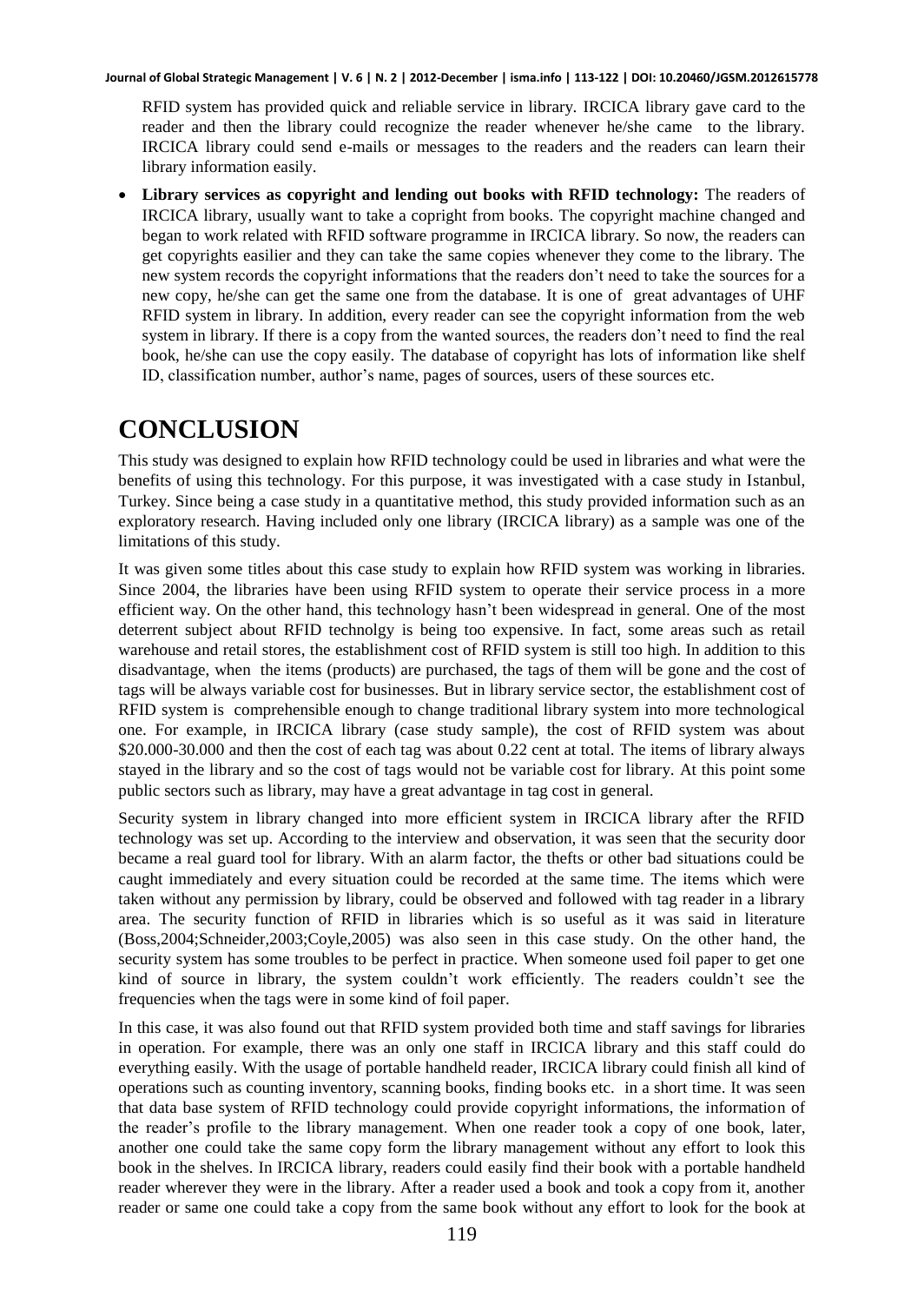the library. Because the copyright machine was connected with the RFID system in the library, every knowledge about book circulation and readers were recorded by database system time to time. This database also provided IRCICA library to evaluate reader's profile and manage the library collections better. When IRCICA library learned the reader's profile, it could design the collection according to this information. IRCICA library management told that they had started to redesign their collection for the most wanted books with RFID system.

To sum up, the main contribution of this case study was to explain how the RFID technology could be used in libraries. In addition to that, it was seen that there were several advances on RFID forms during the years for libraries like retailers or manufacturars. According to the results which contain both interview and observation, it could be said that RFID technology usage provided some benefits such as efficient security system, time-saving in item-circulation in library, staff reduction and espacially in counting inventory operation. It can be suggested to the libraries to install RFID system to perform better and satisfy the readers.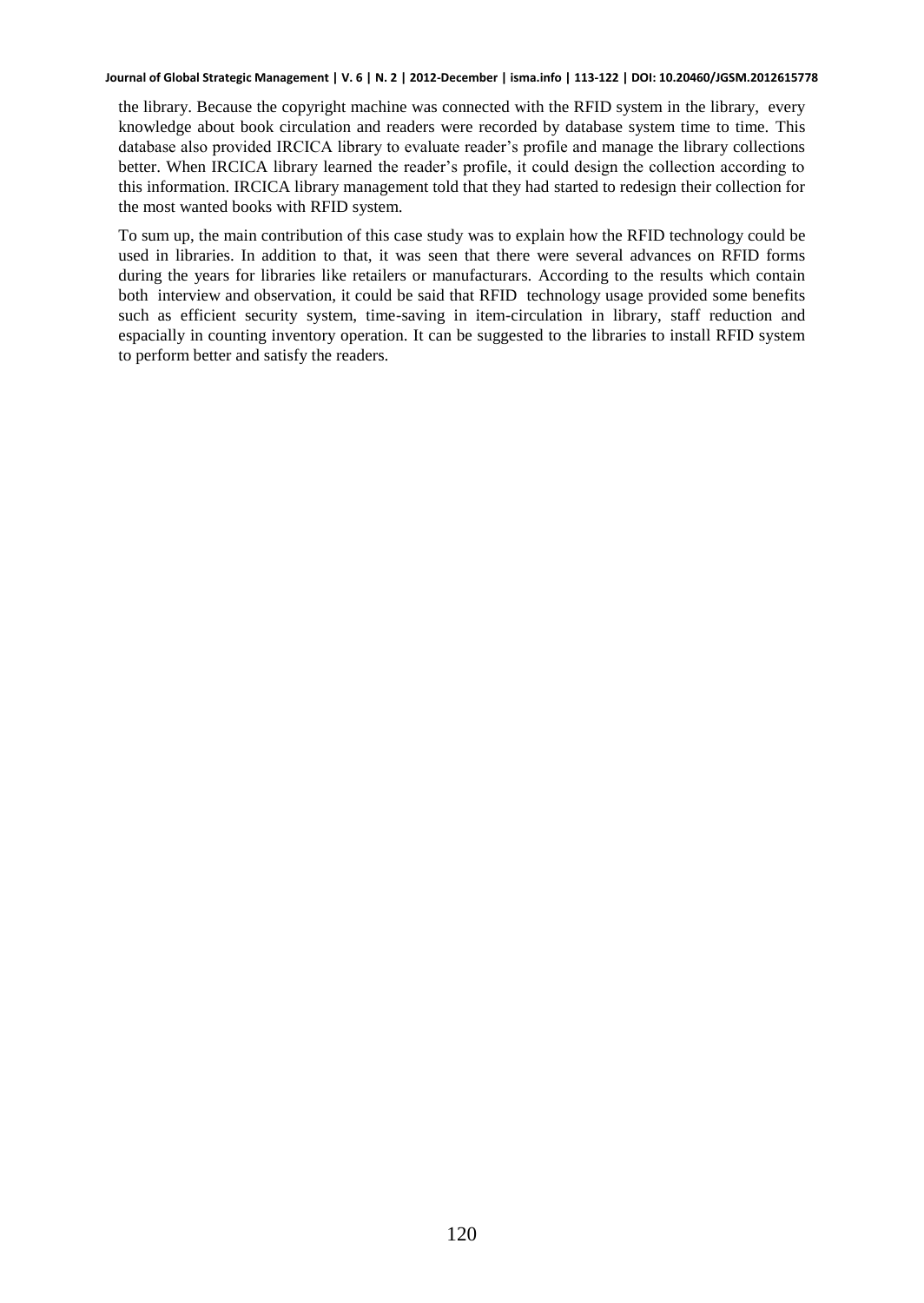# **REFERENCES**

Aydın K.,Ustaahmetoğlu E., Yıldırım, S.(2012**), "**The Theoretical Framework For Usage Of Rfid Technology In Retail Sector", ITAM 8 Conference, 28-30 June,2012, Yıldız Technical University, Istanbul, Turkey).

Bhattacharya, M., Chu, C.H., Haya, J., Mullen, T.(2010), "An Exploratory Study Of RFID Adoption In The Retail", *Oper Manag Res* (2010) 3, pp.80–89.

Boss. R. W.(2004), "RFID Technology For Libraries", PLA Tech Notes (May 14, 2004).

Bottani ,E., Rizzi, A.(2008), "Economical Assessment Of The Impact Of RFID Technology And EPC System On The Fast-Moving Consumer Goods Supply Chain", Int*. J. Production Economics*,112, pp.548–569 .

Chachra, V.(2003), "Experiences in Implementing the VTLS RFID Solution in a Multi-vendor Environment", World Library and Information Congress: 69th IFLA General Conference and Council, 1-9 August, Berlin.

Coyle, K.(2005), "Management Of RFID İn Libraries, Managing Technology", *The Journal Of Academic Librarianship,* Volume 31, Number 5, pp. 486–489.

Ching Steve H., Tai, A.(2009), "HF RFID Versus UHF RFID-Technology For Library Sevice Transformation At City University Of Hong Kong", *The Journal of Academic Librarianship, Volume*  35, Number 4, July, pp.347–359.

Domdouzis, K., Kumar, B., Anumba, C.(2007), "Radio-Frequency Identification(RFID) Applications: A Brief Introduction", *Advanced Engineering Informatics*, 21, pp.350-355.

Edwards, S., Fortune, M.(2008), "A Guide to RFID In Libraries", *Book Industry Communication*,BIC e4libraries Project.

Hossain, M. M., Prybutok, V. R.(2008), "Consumer Acceptance of RFID Technology: An Exploratory Study", *IEEE Transactions On Engineering Management*, Vol. 55, No. 2 , pp.316-328.

Huber, N., Michael, K., McCathiez, L.(2007), "Barriers to RFID Adoption in the Supply Chain", *Faculty of Informatics Papers*,University of Wollongong Year, pp.1-6 .

IIE Solutions(2002), "Florida Airport Gets First RFID System".

Kourouthanassis, Panos E., Giaglis, George, M.(2005), "Embedding Technology In The Retail Arena", Consumer Driven Elecktronic Transformation, Doukidis G.J., Vrehopoulos A.P. (Ed.), *Consumer Driven Electronic Transformation: Applying New Technologies to Enthuse Consumers and Transform the Supply Chain,* Berlin, Springer, pp. 227-240.

Lee, In, Lee, Byoung-Chan(2010), "An Investment Evaluation Of Supply Chain RFID Technologies: A Normative Modeling Approach", *International Journal of Production Economics.* 

Levy, M., Weitz, B.(2003), "Retailing Management", Berlin-Heidelberg, McGraw-Hill.

Loebbecke, C.(2005), "RFID Technology and Applications in the Retail Supply Chain: The Early Metro Group Pilot", 18th Bled eConference eIntegration in Action, Bled, Slovenia.

McLeod, S.(2008), "Case Study Method in Psychology", *Research Method*.

Ngai, E.W.T., Moon, Karen, K.L., Riggins, Frederick J., Yi, Candace Y.(2008), "RFID Research: An Academic Literature Review (1995-2005) And Future Research Directions", *Int. J. Production Economics* 112, pp.510-520.

Öztayşi, B., Baysan, S.,Akpınar F.(2009),"Radio Frequency Identification (RFID) In Hospitality", *Tecnovation*,29,pp.618-624.

Piramuthu, S.(2007), "Protocols For RFID Tag/Reader Authentication", *Decision Support Systems* 43, pp.897–914.